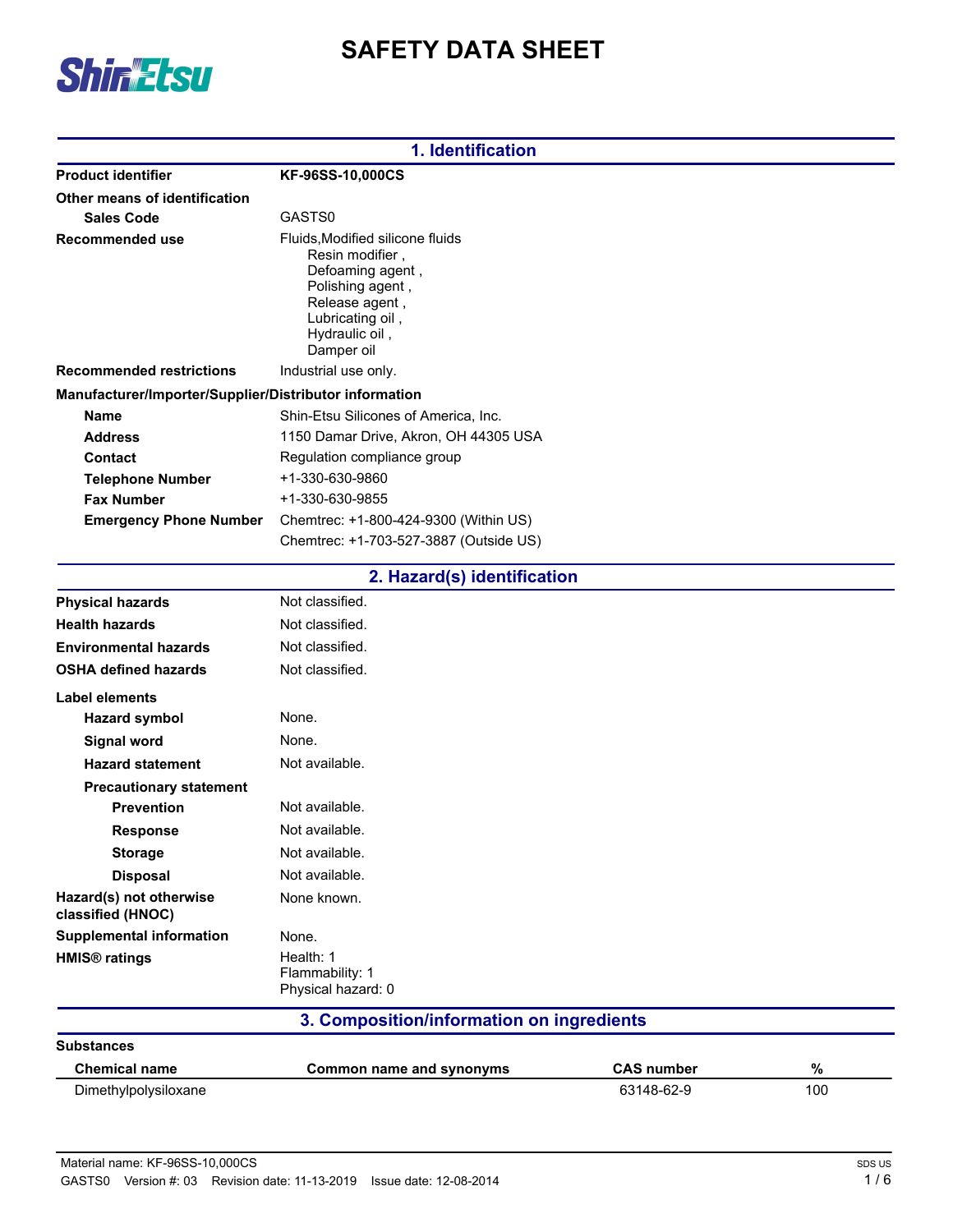| 4. First-aid measures                                                        |                                                                                                                                                                                                                                                                                                                |  |
|------------------------------------------------------------------------------|----------------------------------------------------------------------------------------------------------------------------------------------------------------------------------------------------------------------------------------------------------------------------------------------------------------|--|
| Inhalation                                                                   | Under normal conditions of intended use, this material is not expected to be an inhalation hazard.                                                                                                                                                                                                             |  |
| <b>Skin contact</b>                                                          | Wash skin with soap and water.                                                                                                                                                                                                                                                                                 |  |
| Eye contact                                                                  | Rinse immediately with plenty of water for at least 15 minutes. Get medical attention if irritation<br>develops and persists.                                                                                                                                                                                  |  |
| Ingestion                                                                    | Rinse mouth. Get medical attention immediately.                                                                                                                                                                                                                                                                |  |
| <b>Most important</b><br>symptoms/effects, acute and<br>delayed              | Not available.                                                                                                                                                                                                                                                                                                 |  |
| Indication of immediate<br>medical attention and special<br>treatment needed | Treat symptomatically.                                                                                                                                                                                                                                                                                         |  |
| <b>General information</b>                                                   | Ensure that medical personnel are aware of the material(s) involved, and take precautions to<br>protect themselves.                                                                                                                                                                                            |  |
|                                                                              | 5. Fire-fighting measures                                                                                                                                                                                                                                                                                      |  |
| Suitable extinguishing media                                                 | Water fog. Foam. Dry chemical powder. Carbon dioxide (CO2).                                                                                                                                                                                                                                                    |  |
| Unsuitable extinguishing<br>media                                            | Do not use a solid water stream as it may scatter and spread fire.                                                                                                                                                                                                                                             |  |
| Specific hazards arising from<br>the chemical                                | By heating and fire, harmful vapors/gases may be formed.                                                                                                                                                                                                                                                       |  |
| Special protective equipment<br>and precautions for firefighters             | Firefighters must use standard protective equipment including flame retardant coat, helmet,<br>gloves, rubber boots, and self-contained breathing apparatus.                                                                                                                                                   |  |
| <b>Fire fighting</b><br>equipment/instructions                               | Move containers from fire area if you can do so without risk.                                                                                                                                                                                                                                                  |  |
|                                                                              | 6. Accidental release measures                                                                                                                                                                                                                                                                                 |  |
| Personal precautions,<br>protective equipment and<br>emergency procedures    | Wear appropriate personal protective equipment.                                                                                                                                                                                                                                                                |  |
| <b>Methods and materials for</b>                                             | Eliminate sources of ignition.                                                                                                                                                                                                                                                                                 |  |
| containment and cleaning up                                                  | Large Spills: Stop the flow of material, if this is without risk. Dike the spilled material, where this is<br>possible. Cover with plastic sheet to prevent spreading. Use a non-combustible material like<br>vermiculite, sand or earth to soak up the product and place into a container for later disposal. |  |
|                                                                              | Small Spills: Wipe up with absorbent material (e.g. cloth, fleece). Clean surface thoroughly to<br>remove residual contamination.                                                                                                                                                                              |  |
|                                                                              | Never return spills in original containers for re-use.                                                                                                                                                                                                                                                         |  |
| <b>Environmental precautions</b>                                             | Prevent further leakage or spillage if safe to do so. Avoid discharge into drains, water courses or<br>onto the ground.                                                                                                                                                                                        |  |
|                                                                              | 7. Handling and storage                                                                                                                                                                                                                                                                                        |  |
| <b>Precautions for safe handling</b>                                         | Provide adequate ventilation. Use adequate ventilation when this product is heated at<br>approximately 150 °C (300 °F) and above in the presence of air. Use care in handling/storage. Do<br>not breathe mist or vapor. Avoid prolonged exposure.                                                              |  |
| Conditions for safe storage,<br>including any incompatibilities              | Keep container tightly closed. Store in a cool, dry place out of direct sunlight. Store away from<br>incompatible materials (see Section 10 of the SDS). Keep in original container.                                                                                                                           |  |
|                                                                              | 8. Exposure controls/personal protection                                                                                                                                                                                                                                                                       |  |
| <b>Occupational exposure limits</b>                                          | This substance has no PEL, TLV, or other recommended exposure limit.                                                                                                                                                                                                                                           |  |
| <b>Biological limit values</b>                                               | No biological exposure limits noted for the ingredient(s).                                                                                                                                                                                                                                                     |  |
| Appropriate engineering<br>controls                                          | Provide adequate general and local exhaust ventilation. Provide eyewash station.                                                                                                                                                                                                                               |  |
| <b>Eye/face protection</b>                                                   | Individual protection measures, such as personal protective equipment<br>Tightly sealed safety glasses according to EN 166.                                                                                                                                                                                    |  |
| <b>Skin protection</b><br><b>Hand protection</b>                             | Wear protective gloves.                                                                                                                                                                                                                                                                                        |  |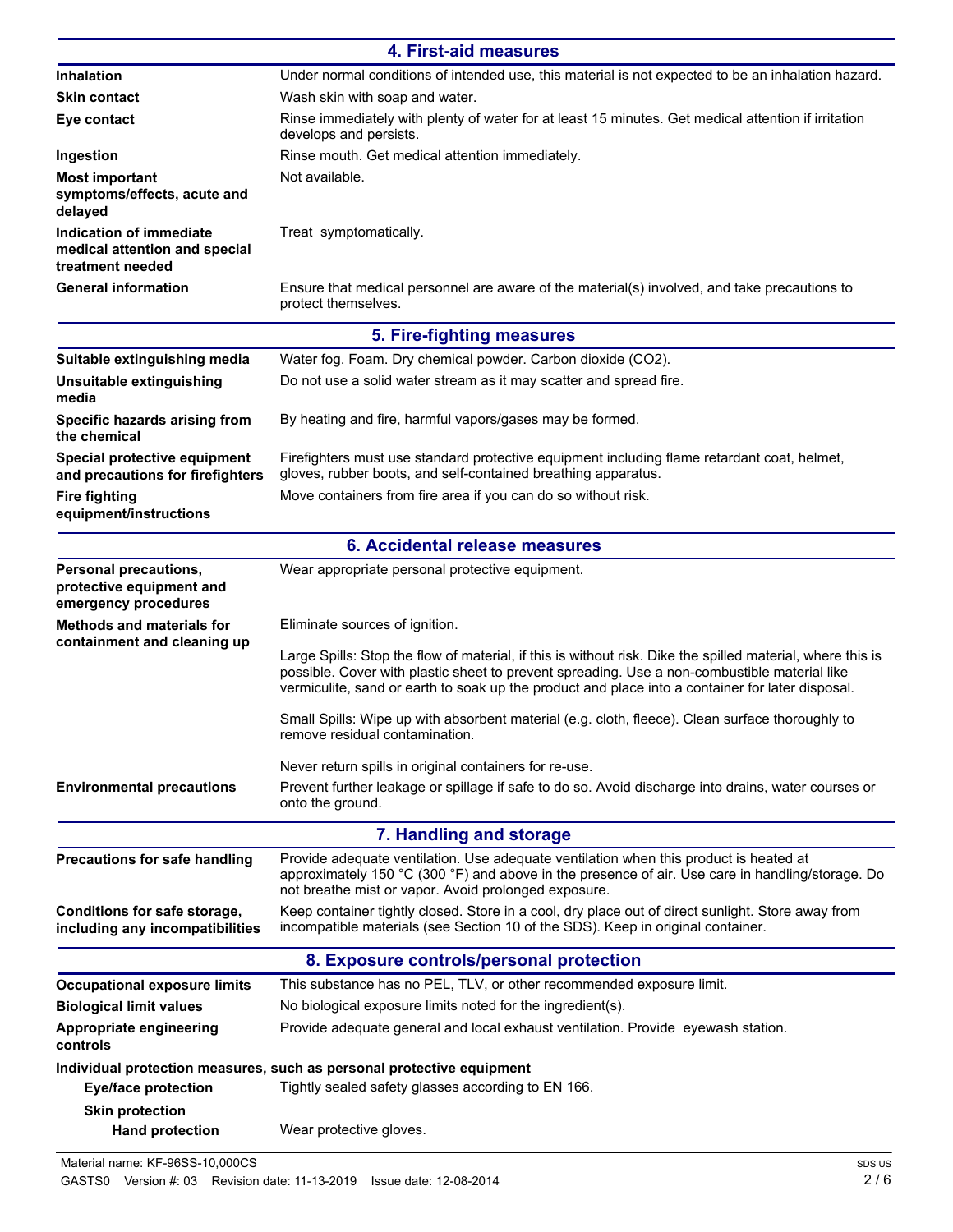**General hygiene considerations**

**Other** Wear suitable protective clothing.

**Respiratory protection** If ventilation is insufficient when heating use chemical respirator with organic vapor cartridge.

**Thermal hazards** Wear appropriate thermal protective clothing, when necessary.

Wash hands before breaks and immediately after handling the product. Handle in accordance with good industrial hygiene and safety practice. This product can generate formaldehyde at approximately 150 °C (300 °F) and above in the presence of air. Formaldehyde is a skin and respiratory sensitizer, eye and throat irritant, acute toxicant and potential cancer hazard. So, use adequate ventilation or wear protective equipment such as gloves, goggles, organic vapor respirator or protective clothing when this product is heated at approximately 150 °C (300 °F) and above in the presence of air.

## **9. Physical and chemical properties**

| <b>Appearance</b>                                 |                                                                                    |
|---------------------------------------------------|------------------------------------------------------------------------------------|
| <b>Form</b>                                       | Liquid.                                                                            |
| Color                                             | Colorless, Clear.                                                                  |
| Odor                                              | Odorless                                                                           |
| <b>Odor threshold</b>                             | Not available.                                                                     |
| рH                                                | Not measurable (Refer to water solubility)                                         |
| Melting point/freezing point                      | No data                                                                            |
| Initial boiling point and boiling<br>range        | No data                                                                            |
| <b>Flash point</b>                                | > 201.2 °F (> 94 °C) Closed Cup<br>> 572 °F (> 300 °C) Open Cup                    |
| <b>Evaporation rate</b>                           | Negligible (Butyl Acetate=1)                                                       |
| Flammability (solid, gas)                         | Not applicable.                                                                    |
| Upper/lower flammability or explosive limits      |                                                                                    |
| <b>Flammability limit - lower</b><br>(%)          | No data                                                                            |
| <b>Flammability limit - upper</b><br>(%)          | No data                                                                            |
| Explosive limit - lower (%)                       | Not available.                                                                     |
| Explosive limit - upper (%)                       | Not available.                                                                     |
| Vapor pressure                                    | Negligible (25 °C)                                                                 |
| <b>Vapor density</b>                              | Not applicable                                                                     |
| <b>Relative density</b>                           | 0.98(25 °C)                                                                        |
| Solubility(ies)                                   |                                                                                    |
| Solubility (water)                                | Not soluble $($                                                                    |
| <b>Partition coefficient</b><br>(n-octanol/water) | No data                                                                            |
| <b>Auto-ignition temperature</b>                  | about $400^{\circ}$ C (752 $^{\circ}$ F)                                           |
| <b>Decomposition temperature</b>                  | Not available.                                                                     |
| <b>Viscosity</b>                                  | 10000 mm2/s (25 °C)                                                                |
| <b>Other information</b>                          |                                                                                    |
| <b>Molecular weight</b>                           | No data                                                                            |
|                                                   | 10. Stability and reactivity                                                       |
| Reactivity                                        | No hazardous reaction known under normal conditions of use, storage and transport. |
| <b>Chemical stability</b>                         | Stable at normal conditions.                                                       |
| <b>Possibility of hazardous</b><br>reactions      | Hazardous polymerization does not occur.                                           |

**Conditions to avoid** None known.

**Incompatible materials** Strong oxidizing agents.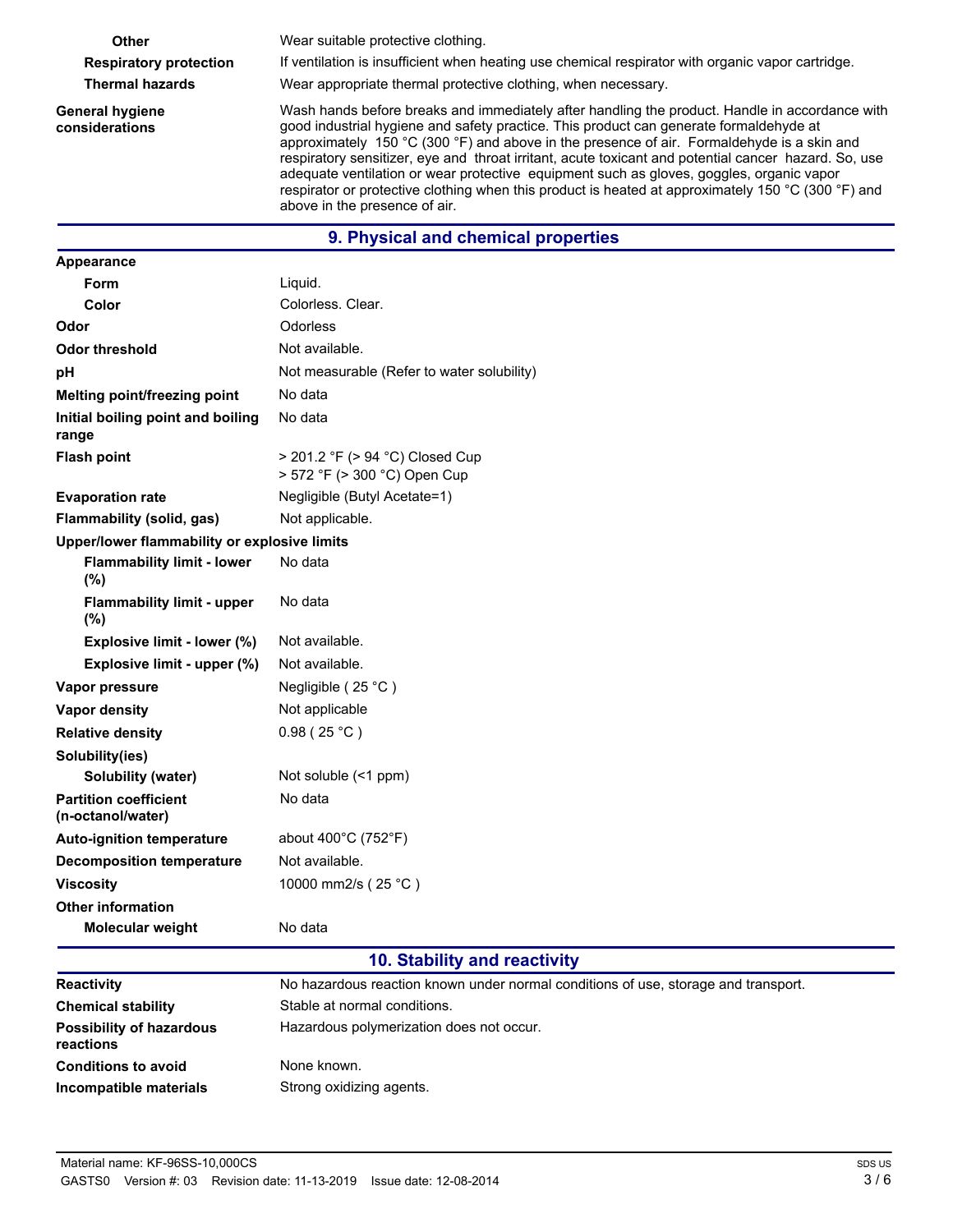#### **11. Toxicological information**

| Information on likely routes of exposure                                           |                                                                                                                                                                                                                                                                                                                                                                                                                                                                                 |                                         |
|------------------------------------------------------------------------------------|---------------------------------------------------------------------------------------------------------------------------------------------------------------------------------------------------------------------------------------------------------------------------------------------------------------------------------------------------------------------------------------------------------------------------------------------------------------------------------|-----------------------------------------|
| <b>Inhalation</b>                                                                  | No significant effects are expected.                                                                                                                                                                                                                                                                                                                                                                                                                                            |                                         |
| <b>Skin contact</b>                                                                | No significant effects are expected.                                                                                                                                                                                                                                                                                                                                                                                                                                            |                                         |
| Eye contact                                                                        | No significant effects are expected.                                                                                                                                                                                                                                                                                                                                                                                                                                            |                                         |
| Ingestion                                                                          | No significant effects are expected.                                                                                                                                                                                                                                                                                                                                                                                                                                            |                                         |
| Symptoms related to the<br>physical, chemical and<br>toxicological characteristics | Not available.                                                                                                                                                                                                                                                                                                                                                                                                                                                                  |                                         |
| Information on toxicological effects                                               |                                                                                                                                                                                                                                                                                                                                                                                                                                                                                 |                                         |
| <b>Acute toxicity</b>                                                              |                                                                                                                                                                                                                                                                                                                                                                                                                                                                                 |                                         |
| <b>Product</b>                                                                     | <b>Species</b>                                                                                                                                                                                                                                                                                                                                                                                                                                                                  | <b>Test Results</b>                     |
| Dimethylpolysiloxane (CAS 63148-62-9)                                              |                                                                                                                                                                                                                                                                                                                                                                                                                                                                                 |                                         |
| <u>Acute</u>                                                                       |                                                                                                                                                                                                                                                                                                                                                                                                                                                                                 |                                         |
| Oral                                                                               |                                                                                                                                                                                                                                                                                                                                                                                                                                                                                 |                                         |
| LD50                                                                               | Rat                                                                                                                                                                                                                                                                                                                                                                                                                                                                             | > 5 g/kg (Estimated by similar product) |
| <b>Skin corrosion/irritation</b>                                                   | SKIN-RABBIT : No skin irritation (Estimated by similar product)                                                                                                                                                                                                                                                                                                                                                                                                                 |                                         |
| Serious eye damage/eye<br>irritation                                               | Not classified.(Rabbit) (Estimated by similar product)                                                                                                                                                                                                                                                                                                                                                                                                                          |                                         |
| Respiratory or skin sensitization                                                  |                                                                                                                                                                                                                                                                                                                                                                                                                                                                                 |                                         |
| <b>Respiratory sensitization</b>                                                   | Not available.                                                                                                                                                                                                                                                                                                                                                                                                                                                                  |                                         |
| <b>Skin sensitization</b>                                                          | Not available.                                                                                                                                                                                                                                                                                                                                                                                                                                                                  |                                         |
| Germ cell mutagenicity                                                             | Negative (Bacteria) (Estimated by similar product)                                                                                                                                                                                                                                                                                                                                                                                                                              |                                         |
| Carcinogenicity                                                                    | No carcinogenicity (Estimated by similar product)                                                                                                                                                                                                                                                                                                                                                                                                                               |                                         |
|                                                                                    | IARC Monographs. Overall Evaluation of Carcinogenicity                                                                                                                                                                                                                                                                                                                                                                                                                          |                                         |
| Not listed.<br>Not regulated.<br>Not listed.                                       | OSHA Specifically Regulated Substances (29 CFR 1910.1001-1050)<br>US. National Toxicology Program (NTP) Report on Carcinogens                                                                                                                                                                                                                                                                                                                                                   |                                         |
| <b>Reproductive toxicity</b>                                                       | Not available.                                                                                                                                                                                                                                                                                                                                                                                                                                                                  |                                         |
| Specific target organ toxicity -<br>single exposure                                | Not available.                                                                                                                                                                                                                                                                                                                                                                                                                                                                  |                                         |
| Specific target organ toxicity -<br>repeated exposure                              | Not available.                                                                                                                                                                                                                                                                                                                                                                                                                                                                  |                                         |
| <b>Aspiration hazard</b>                                                           | Not available.                                                                                                                                                                                                                                                                                                                                                                                                                                                                  |                                         |
| <b>Chronic effects</b>                                                             | Not available.                                                                                                                                                                                                                                                                                                                                                                                                                                                                  |                                         |
| <b>Further information</b>                                                         | This product can generate formaldehyde at approximately 150 °C (300 °F) and above in the<br>presence of air. Formaldehyde is a skin and respiratory sensitizer, eye and throat irritant, acute<br>toxicant and potential cancer hazard. So, use adequate ventilation or wear protective equipment<br>such as gloves, goggles, organic vapor respirator or protective clothing when this product is<br>heated at approximately 150 °C (300 °F) and above in the presence of air. |                                         |

| <b>12. Ecological information</b>                                    |  |
|----------------------------------------------------------------------|--|
| No ecotoxicity data noted for the ingredient(s).                     |  |
| May cause decomposition in dry soils. (Estimated by similar product) |  |
| No bioaccumulation (Estimated by similar product)                    |  |
| Not available.                                                       |  |
| No data available.                                                   |  |
|                                                                      |  |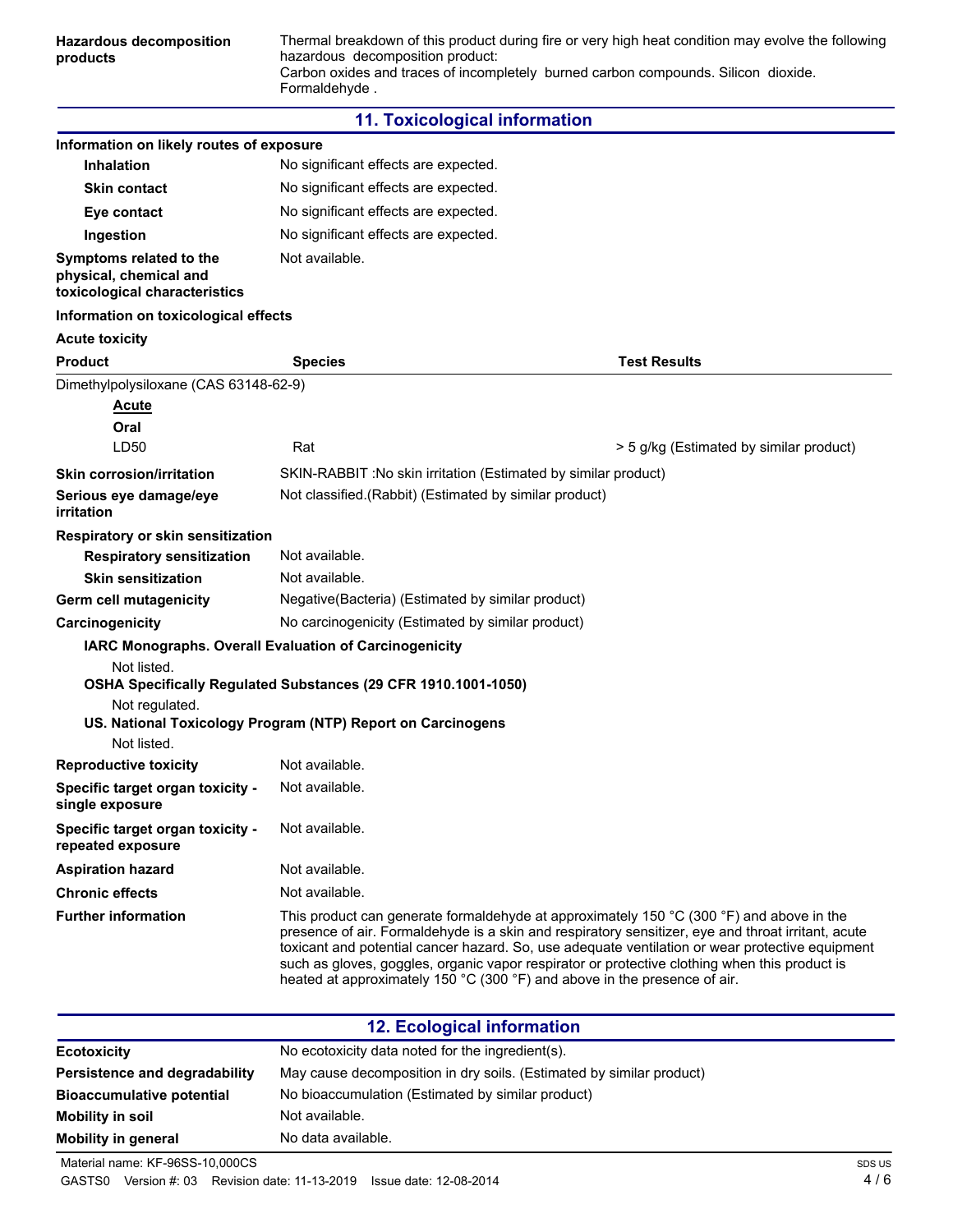## **13. Disposal considerations**

**Disposal instructions** Follow applicable Federal, State and Local regulations.

### **14. Transport information**

# **DOT**

Not regulated as dangerous goods.

# **IATA**

Not regulated as dangerous goods.

# **IMDG**

Not regulated as dangerous goods.

**Transport in bulk according to** This product is not intended to be transported in bulk.

**Annex II of MARPOL 73/78 and**

### **the IBC Code**

#### **15. Regulatory information**

| US federal regulations                                          | This product is not known to be a "Hazardous Chemical" as defined by the OSHA Hazard<br>Communication Standard, 29 CFR 1910.1200.<br>All components are on the U.S. EPA TSCA Inventory List.      |                                |
|-----------------------------------------------------------------|---------------------------------------------------------------------------------------------------------------------------------------------------------------------------------------------------|--------------------------------|
|                                                                 | TSCA Section 12(b) Export Notification (40 CFR 707, Subpt. D)                                                                                                                                     |                                |
| Not regulated.                                                  | <b>CERCLA Hazardous Substance List (40 CFR 302.4)</b>                                                                                                                                             |                                |
| Not listed.                                                     |                                                                                                                                                                                                   |                                |
| <b>SARA 304 Emergency release notification</b>                  |                                                                                                                                                                                                   |                                |
| Not regulated.                                                  |                                                                                                                                                                                                   |                                |
|                                                                 | OSHA Specifically Regulated Substances (29 CFR 1910.1001-1050)                                                                                                                                    |                                |
| Not regulated.                                                  |                                                                                                                                                                                                   |                                |
|                                                                 | Superfund Amendments and Reauthorization Act of 1986 (SARA)                                                                                                                                       |                                |
| SARA 313 (TRI reporting)                                        |                                                                                                                                                                                                   |                                |
| <b>US state regulations</b><br><b>International Inventories</b> | California Safe Drinking Water and Toxic Enforcement Act of 1986 (Proposition 65): This material<br>is not known to contain any chemicals currently listed as carcinogens or reproductive toxins. |                                |
|                                                                 |                                                                                                                                                                                                   |                                |
| Country(s) or region<br>Australia                               | Inventory name<br>Australian Inventory of Chemical Substances (AICS)                                                                                                                              | On inventory (yes/no)*<br>Yes. |
| Canada                                                          | Domestic Substances List (DSL)                                                                                                                                                                    | Yes                            |
| Canada                                                          | Non-Domestic Substances List (NDSL)                                                                                                                                                               | No.                            |
| China                                                           | Inventory of Existing Chemical Substances in China (IECSC)                                                                                                                                        | Yes                            |
| Europe                                                          | European Inventory of Existing Commercial Chemical<br>Substances (EINECS)                                                                                                                         | Yes                            |
| Europe                                                          | European List of Notified Chemical Substances (ELINCS)                                                                                                                                            | <b>No</b>                      |
| Japan                                                           | Inventory of Existing and New Chemical Substances (ENCS)                                                                                                                                          | Yes                            |
| Korea                                                           | Existing Chemicals List (ECL)                                                                                                                                                                     | <b>Yes</b>                     |
| New Zealand                                                     | New Zealand Inventory                                                                                                                                                                             | Yes                            |
| Philippines                                                     | Philippine Inventory of Chemicals and Chemical Substances<br>(PICCS)                                                                                                                              | Yes                            |

United States & Puerto Rico Toxic Substances Control Act (TSCA) Inventory Yes

\*A "Yes" indicates that all components of this product comply with the inventory requirements administered by the governing country(s)

A "No" indicates that one or more components of the product are not listed or exempt from listing on the inventory administered by the governing country(s).

| 16. Other information, including date of preparation or last revision |            |  |
|-----------------------------------------------------------------------|------------|--|
| Issue date                                                            | 12-08-2014 |  |
| <b>Revision date</b>                                                  | 11-13-2019 |  |